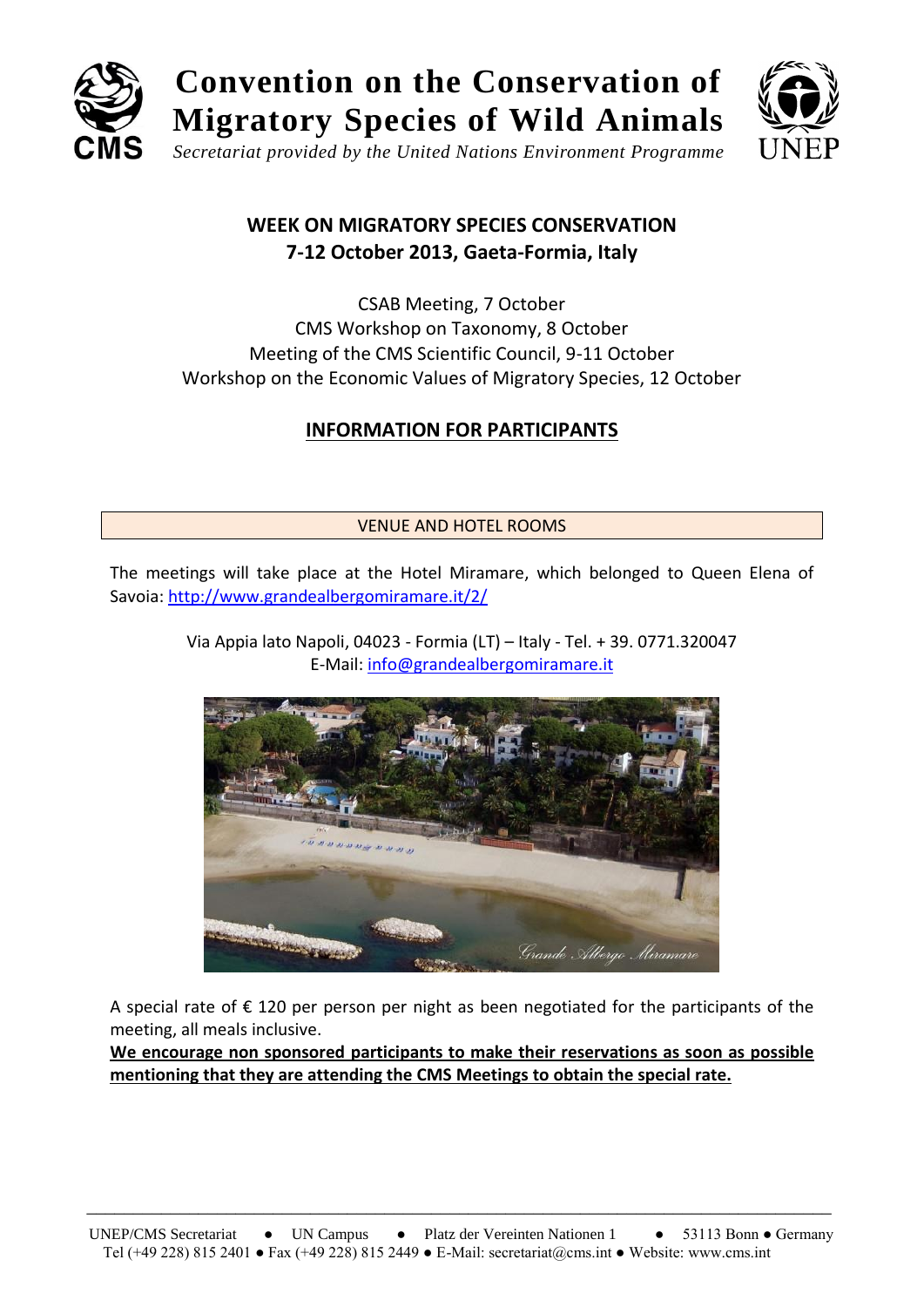#### **VISA**

Participants are kindly invited to check whether they need an entry visa to Italy and, if necessary, apply for it at the earliest possible opportunity.

#### TRANSFER FROM THE AIRPORT TO THE VENUE

#### *FROM LEONARDO DA VINCI (FIUMICINO) AIRPORT, ROME TO FORMIA*

From Fiumicino Airport (Rome) there is a direct connection with Rome's Termini railway station ("Roma Termini") with the "Leonardo express" service. From 6 am to 23 pm approximately every day, including public holidays, the service leaves every 30 in both directions, with journeys lasting 31 minutes without intermediate stops.

From Termini railway station, it is possible to reach the town of Formia (station "Formia-Gaeta") with regional or intercity trains according to timetables that can be found on the website of Trenitalia: [www.trenitalia.com](http://www.trenitalia.com/) (indicating: from "Roma Termini" to "Formia-Gaeta")

Trains approximately every 30 minutes; journey lasting about 1:30 hrs.

#### *FROM G.B. PASTINE (CIAMPINO) AIRPORT, ROME TO FORMIA*

From Ciampino Airport (Rome) there is a bus connection with the Ciampino railway station with the Atral Lazio line. From 6 am to 23 pm approximately every day, the service leaves every 40 minutes in both directions, with journeys lasting 5 minutes without intermediate stops. The bus stop in Ciampino airport is located just outside the terminal building. Cost of bus fare is € 1,20 pp plus an extra € 1,20 for each suitcase with an overage size. Fares can be purchased either on the bus or in the Atral Lazio box office inside the arrival area.

At Ciampino railway station there is a train to Termini railway station every 10 minute; the journey takes 12 minutes.

From Termini railway station, it is possible to reach the town of Formia (station "Formia-Gaeta") with regional or intercity trains according to timetables that can be found on the website of Trenitalia: [www.trenitalia.com](http://www.trenitalia.com/) (indicating: from "Roma Termini" to "Formia-Gaeta")

Trains approximately every 30 minutes; journey lasting about 1:30 hrs.

#### *FROM CAPODICHINO AIRPORT, NAPLES TO FORMIA*

From Naples Airport there is a bus connection with the Naples Central (Garibaldi) railway station with journeys lasting 20 minutes. Journeys take between 15 and 20 minutes. Service timetable can be found here. The ticket can be purchased at a cost of 3 Euros at the Sun store tobaccos at the airport or on board with the increase of 1 Euro.

From Garibaldi railway station, it is possible to reach the town of Formia with regional or intercity trains according to timetables that can be found on the website of Trenitalia: [www.trenitalia.com](http://www.trenitalia.com/)